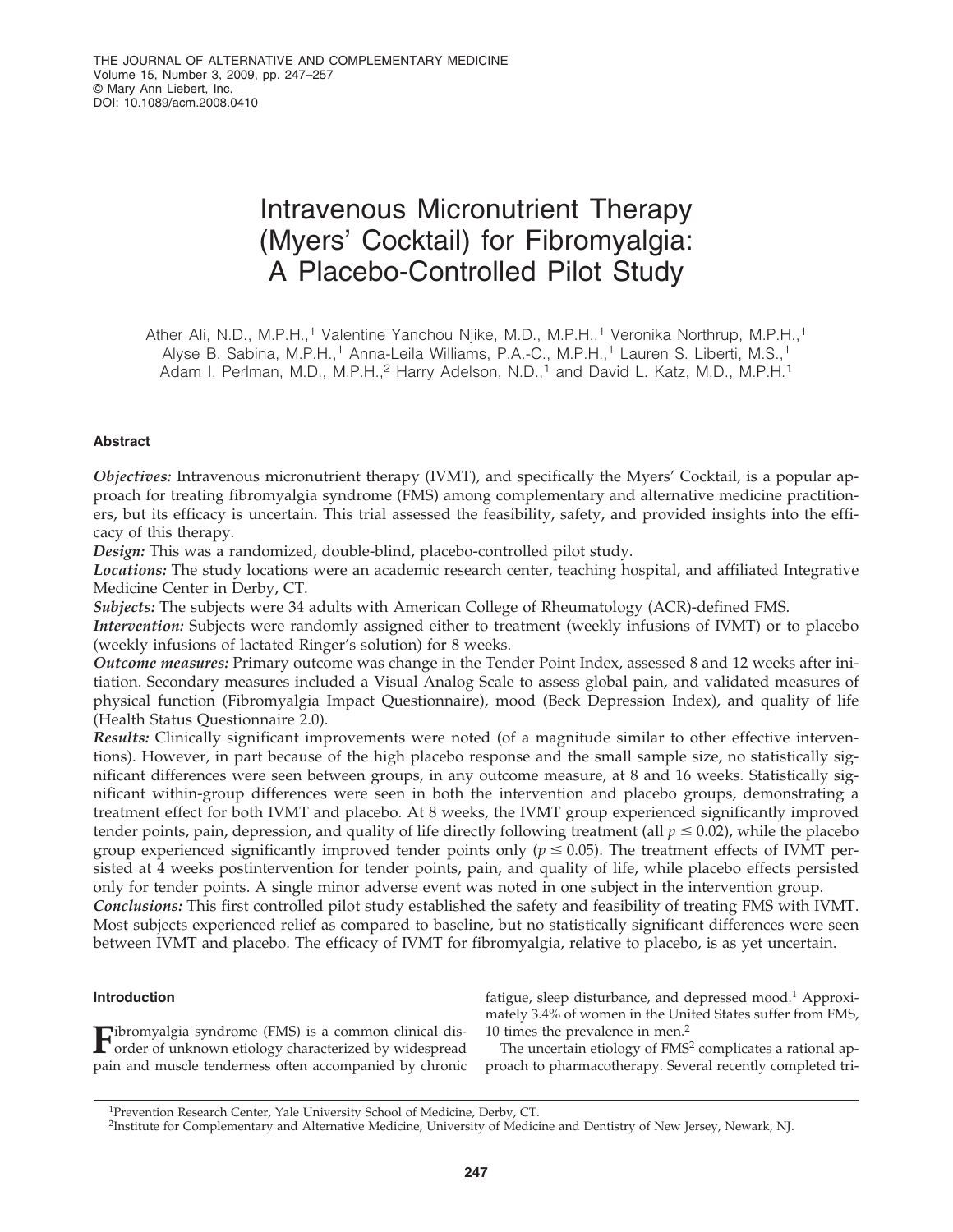als demonstrate promise, though not without concern for serious adverse effects. Nonsteroidal anti-inflammatory drugs (NSAIDs) are commonly utilized, $3$  despite the fact that they have been found to have negligible effectiveness, $4$  along with potential gastrointestinal and renal toxicity.5 In clinical trials, the atypical opioid, tramadol, has shown some promise in controlling pain with inconsistent results in functional improvement,<sup>6</sup> although a combination with acetaminophen has shown promising results in a randomized trial.<sup>7,8</sup> A recent series of treatment guidelines expresses caution in the use of tramadol for FMS due to the potential for opiate dependence.<sup>6</sup> A controlled trial of prednisone<sup>9</sup> resulted in no improvement; most measured variables showed a trend toward deterioration. The limited data available on the use of selective serotonin reuptake inhibitors have shown them to be less effective than the tricyclic agents.<sup>10</sup> Pregabalin was found to be efficacious for FM symptoms in various doses in randomized trials lasting between 8 and 14 weeks; the initial trial resulted in the first U.S. Food and Drug Administration (FDA) approval for a drug to treat FM.<sup>11-13</sup> Of note, the most recent trial of pregabalin excluded "placebo responders," limiting external validity and biasing away from the null.<sup>13</sup> Duloxetine, a serotonin–norepinephrine reuptake inhibitor, demonstrated efficacy in two 12-week randomized controlled trials $14,15$  as well as a 6-month randomized clinical trial (RCT) on pain and self-perceived improvement. In the treatment arm with the highest dose (120 mg/d), 27.2% of patients discontinued the study due to adverse effects.16 Duloxetine was approved for fibromyalgia in June 2008.

Dietary interventions have demonstrated some promise; FMS symptoms decreased in patients eating predominantly raw vegetarian diets.17,18 Other open-label trials using nutritional supplementation consisting of whole food extracts, plant constituents, or single vitamins<sup>19,20</sup> reported an increase in pain tolerance and overall quality of life.

As is true of many conditions that are poorly understood and rather resistant to conventional treatments, FMS often compels those afflicted to seek complementary and alternative medicine (CAM).<sup>21,22</sup> These CAM interventions include nutritional and herbal supplements, spiritual practices, visits to alternative practitioners, dietary modifications, acupuncture, and osteopathy. While patient satisfaction with these treatments is ranked moderate to high, there currently exists limited evidence of the efficacy of any specific intervention.23–26 Several small trials have shown promise for a combination of malic acid and magnesium,<sup>27</sup> and *S*-adenosylmethionine.<sup>26,28</sup>

Intravenous micronutrient therapy (IVMT), and specifically use of the "Myers' Cocktail,"29 a solution of water-soluble vitamins and minerals, is a popular approach among CAM practitioners. Interest in and use of IVMT is growing as evidenced by the number of clinics across the United States offering IVMT as a principal treatment. Members from a wide range of national medical associations including The American College for Advancement in Medicine (ACAM), The American Association of Naturopathic Physicians, the American Holistic Medical Association, the American Academy of Pain Management, the Great Lakes College of Clinical Medicine, and the International Society of Orthomolecular Medicine (ISOM) report using IVMT. Data from over 12,000 patient encounters obtained by an online survey of members of these organizations suggest that IVMT is widely used for a variety of conditions, most often FMS and chronic

fatigue syndrome, with consistently positive results.<sup>30</sup> Despite its popularity, no controlled trials of IVMT, and only one trial investigating the mechanism of action of the Myers' Cocktail<sup>31</sup> have been conducted. A single, small-sample, open-label study of the Myers' cocktail for FMS was recently published suggesting therapeutic efficacy.<sup>32</sup> We therefore performed the first controlled clinical trial of IVMT for FMS.

# **Methods**

## *Participants*

The Yale University (New Haven, CT) Human Investigation Committee and Griffin Hospital (Derby, CT) Institutional Review Board approved the protocol. All enrolled participants provided informed consent.

Eligible subjects were English-speaking between 18 and 75 years old who fulfilled the criteria for FMS, as defined by the American College of Rheumatology, namely: (1) continuous presence of widespread (in all four quadrants of the body, including axial) musculoskeletal pain of undefined etiology for 3 months or more, and (2) pain in 11 of 18 tender point sites on digital palpation.<sup>1</sup>

As occasion requires (PRN) use of NSAIDs and/or Cox II inhibitors was permitted provided that total dosing did not vary on average more than 50% from 1 week to the next over any given month during the past 90 days, and that no new PRN pain medication was introduced within 90 days of study enrollment. All medication and supplement use was documented during the screening process.

Exclusion criteria included narcotic analgesic use, rheumatologic disease, chronic infections, untreated endocrine disorders, unstable seizure disorders, previously diagnosed psychiatric disorders, acute peptic ulcer disease, congestive heart failure, chronic liver disorders and/or bleeding diathesis. Pregnant women and those unwilling to stop vitamin and mineral supplementation prior to and during the course of the study were excluded.

Prescription medications for conditions unrelated to FMS were included, provided a stable dosing regimen for 60 days prior to enrollment. A minimum of 90 days of stable dosing was required for all classes of antidepressants and anxiolytics.

Other modalities of treatment specifically for FMS, such as acupuncture or osteopathy, were discontinued for 2 weeks prior to enrollment. Subjects agreed to discontinue all vitamin/mineral supplementation throughout the study period.

Potential subjects exhibiting allergy to thiamine, as determined by a visible wheal following intradermal injection of 0.1 mL of diluted thiamine, were excluded as well as previous treatment with the Myers' Cocktail.

#### *Interventions*

The intervention is based on the current Myers' cocktail<sup>33</sup> containing:

- 5 mL of magnesium chloride hexahydrate (20%)
- 3 mL of calcium gluconate (10%)
- 1 mL of hydroxocobalamin (1,000  $\mu$ g/mL)
- 1 mL of pyridoxine hydrochloride (100 mg/mL)
- 1 mL of dexpanthenol (250 mg/mL)
- 1 mL of B-complex 100 containing: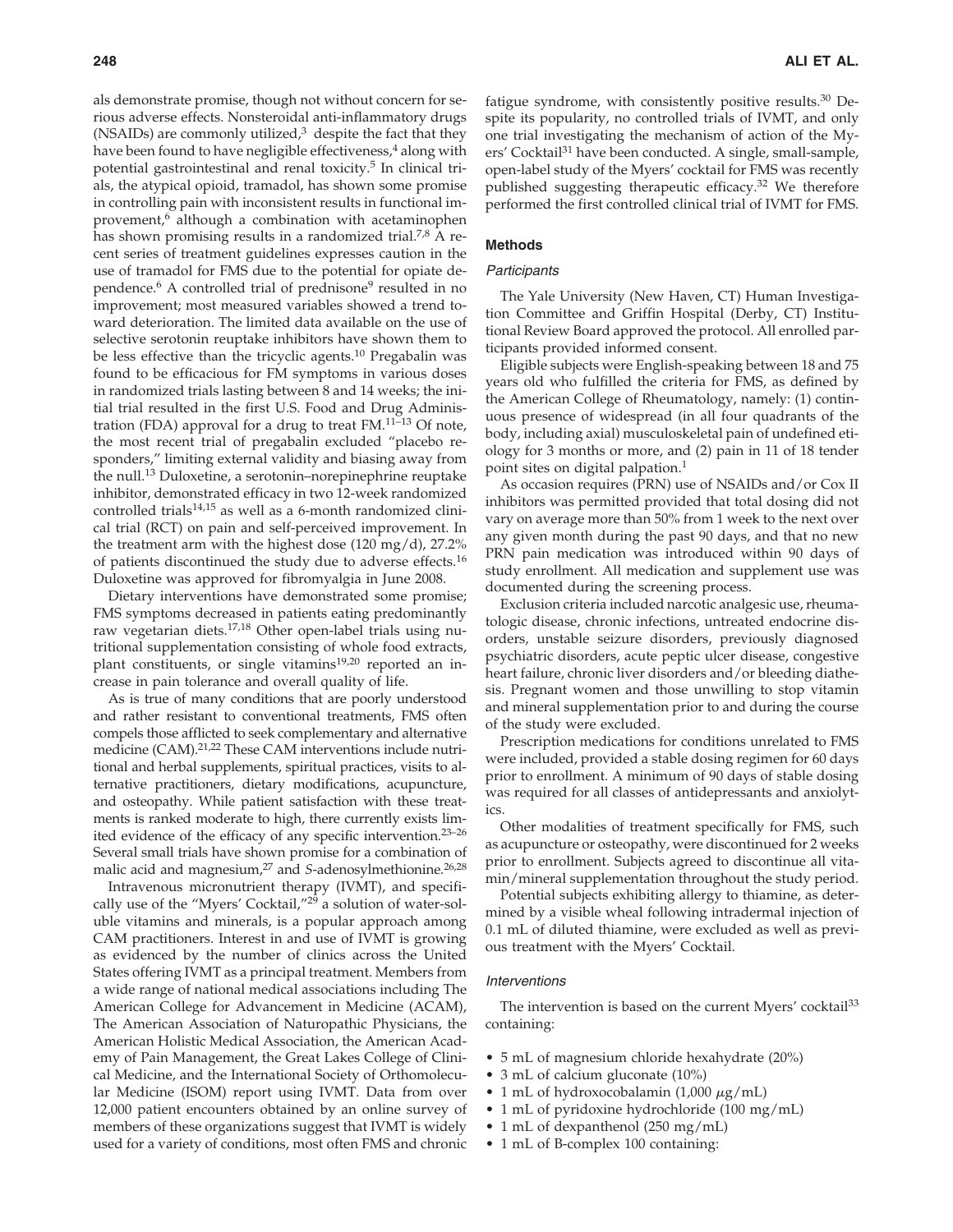#### **IVMT (MYERS' COCKTAIL) FOR FIBROMYALGIA 249**

- 100 mg of thiamine HCl, 2 mg of riboflavin, 2 mg of pyridoxine HCl, and 2 mg of panthenol
- 100 mg of niacinamide, 2% benxyl alcohol
- $\blacksquare$  5 mL of vitamin C (500 mg/mL)
- 20 mL of sterile water.

The solution is bright yellow and contains 37 mL of relatively high doses of water-soluble vitamins and minerals and sterile water. Prior to study inception, an Investigational New Drug (IND) application to the FDA was submitted and approved (IND 66,885).

Intervention solutions were prepared within 1 hour of administration, under a sterile hood, and double-checked for accuracy by the Joint Commission on Accreditation of Healthcare Organizations–accredited Griffin Hospital Inpatient Pharmacy. The placebo infusion consisted of 37 mL lactated Ringer's solution. Preparation costs for one dose of IVMT was \$18 US.

Subjects received intervention or placebo solutions intravenously in the antecubital fossa using a slow-push infusion delivered over approximately 10 minutes using a 25-gauge butterfly needle. Subjects received infusions, once weekly for 8 weeks, at the Integrative Medicine Center at Griffin Hospital, Derby, CT.

### *Objectives*

This pilot study was designed to assess safety and feasibility, and to provide preliminary data regarding efficacy of IVMT for FMS as compared to an intravenous lactated Ringer's placebo.

#### *Outcomes*

The primary outcome measure was change in the Tender Point Index  $(TPI)^{1,34}$  assessed by a single board-certified rheumatologist. Secondary corroborative measures included a Visual Analogue Scale (VAS) to assess global pain, the Fibromyalgia Impact Questionnaire (FIQ)<sup>35</sup> to assess physical function, the Beck Depression Inventory  $(BDI)^{3\bar{6},3\bar{7}}$  and Health Status Questionnaire 2.0 (HSQ 2.0)<sup>38</sup> to assess subjects' self-perceived mood and general well-being.

Outcomes were measured at baseline, end of treatment period (8 weeks), and after a 4-week washout period (12 weeks) (Table 1).

#### *Sample size*

The sample size was determined to allow for 20% attrition and noncompliance and provide at least 80% power to detect a minimal difference of 2.0 points in the TPI between the experimental and placebo group with a maximum allowable type I error of 5%. A standard deviation of 2 points in the TPI was used to compute the sample size.

#### *Randomization*

Subjects went through a 2-week run-in period to assess the stability of FMS medication use. Those demonstrating the ability to successfully complete the run-in period (i.e., maintain stable dosing of FMS medications) were assigned by balance allocation to either IVMT or placebo. Randomization was performed by the data manager with gender stratification in blocks of two to assure optimal balance between groups using SAS Software (SAS Institute, Cary, NC). Subjects were enrolled by a study coordinator unblinded to group allocation.

# *Study design*

This pilot study was a randomized, double-blind, placebocontrolled clinical trial. Once deemed eligible, subjects were randomized to receive eight weekly intravenous infusions of either IVMT (intervention) or lactated Ringer's solution (control).

| Pain                            | Description                                                                                      |
|---------------------------------|--------------------------------------------------------------------------------------------------|
|                                 | Manual assessment at 18 tender point sites                                                       |
|                                 | $0 =$ no reported tenderness                                                                     |
| Primary: Tender Point           | $2$ = tenderness reported with an objective physical response.                                   |
| Index (TPI)                     | $10 =$ untouchable pain                                                                          |
|                                 | TPI-SS: sum of the 18 sites scores                                                               |
|                                 | FMIS: Fibromyalgia Impact Scale—mean site score = $(TPI-SS)/18$                                  |
|                                 | 10-cm line ranging from "no pain" to "pain as bad as possible"                                   |
| Visual Analog Scale (VAS)       | Respondents mark the location on the line corresponding to the amount of pain<br>they experience |
| Psychologic                     | Description                                                                                      |
| Beck Depression Inventory (BDI) | 21-item questionnaire to assess subjects' degree of depression                                   |
|                                 | Response options: 0–3                                                                            |
|                                 | BDI: sum of the scores of the 21 items                                                           |
| Quality of life                 | Description                                                                                      |
|                                 | Ability to perform muscular tasks: 10 items                                                      |
|                                 | # of days in the past week felt good                                                             |
| Fibromyalgia Impact             | # of days in the past week missed work                                                           |
| Questionnaire (FIQ)             | Seven visual analog scales                                                                       |
|                                 | FIQ: questions normalized to a max score of 10 and total up the 10 questions                     |
| Health Status                   | 39-item questionnaires to assess subjects' functional status, well being, and                    |
| Questionnaire 2.0 (HSQ)         | general perceptions of health                                                                    |
|                                 | HSQ: sum of the scores of the 39 items                                                           |

TABLE 1. EVALUATION TOOLS AND OUTCOME MEASURES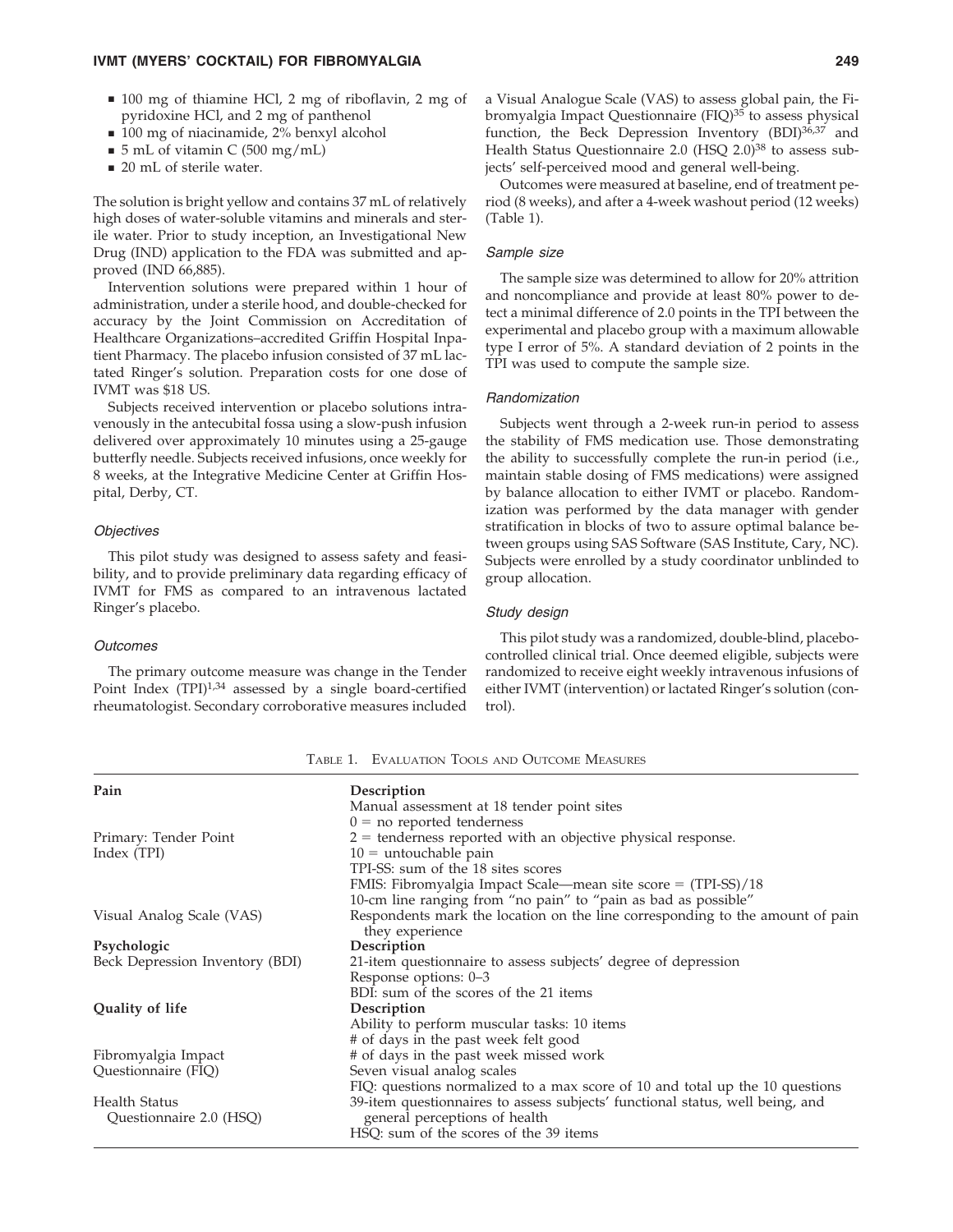#### *Blinding*

The infusion nurse and subject were blinded to treatment assignment by means of placing an opaque sheet over the syringe and cannula between the nurse and subject. All tender point examinations were performed by a single boardcertified rheumatologist who was blinded to treatment assignment. Other self-report instruments were delivered by a study coordinator and research assistant unblinded to treatment assignment.

#### *Statistical methods*

Data were analyzed using SAS software for Windows version 9.1. Validated scoring techniques were used to calculate total survey scores for the BDI, HSQ, and FIQ. Responses for individual survey questions were scored and then added to produce a total survey score for each study participant. The Fibromyalgia Intensity Score for each patient was calculated by dividing the TPI Total Survey Site Scores by 18 tender-point sites tested in the survey. Individual patient readings for the VAS were converted to scores ranging from 0 to 100, based on a linear scale of 10 segments and each segment 10 mm in length. Comparisons of all survey scores for the IVMT and Placebo groups were done at three time points: baseline, 8 weeks after the start of intervention, and 12 weeks after the start of intervention. Descriptive analyses of individual surveys showed that the data were not normally distributed. Therefore, nonparametric statistics were used to analyze the outcomes of interest. Within-group changes in the outcome measures were calculated by subtracting each score at 8 weeks and at 12 weeks from the baseline score. Differences in the change in outcome measures between the two groups were assessed using the Wilcoxon rank-sum test. In all analyses, a two-tailed  $\alpha$  of less than 0.05 was considered statistically significant. The continuous data are presented as means  $\pm$  standard deviation in the text and tables.

# **Results**

## *Participant flow (Fig. 1)*

A total of 263 potential subjects were screened by phone; 55 were eligible for clinical screening. Approximately 40% of those deemed ineligible after phone screen were taking narcotic analgesics, while approximately 20% cited distance from study center or disinterest in participating. Other subjects were excluded due to a pre-existing health condition, a lack of stability on medications, unwillingness to discontinue vitamins, or lack of FMS diagnosed by a board certified rheumatologist. Clinical screening consisting of TPI examination was performed by a board-certified rheumatologist on 44 candidates; 35 were randomized to IVMT or placebo. Of those eligible for clinical screen, 11 were not interested in continuing with the study, or could not be reached to schedule an appointment. Of the 9 that were excluded after clinical screen, 4 exhibited sensitivity to thiamine, and 5 were found to be unstable on their medication (Fig. 1). One 1 subject in the IVMT group and 2 subjects in the placebo group



**FIG. 1.** Flow of participants through the trial. IVMT, intravenous micronutrient therapy.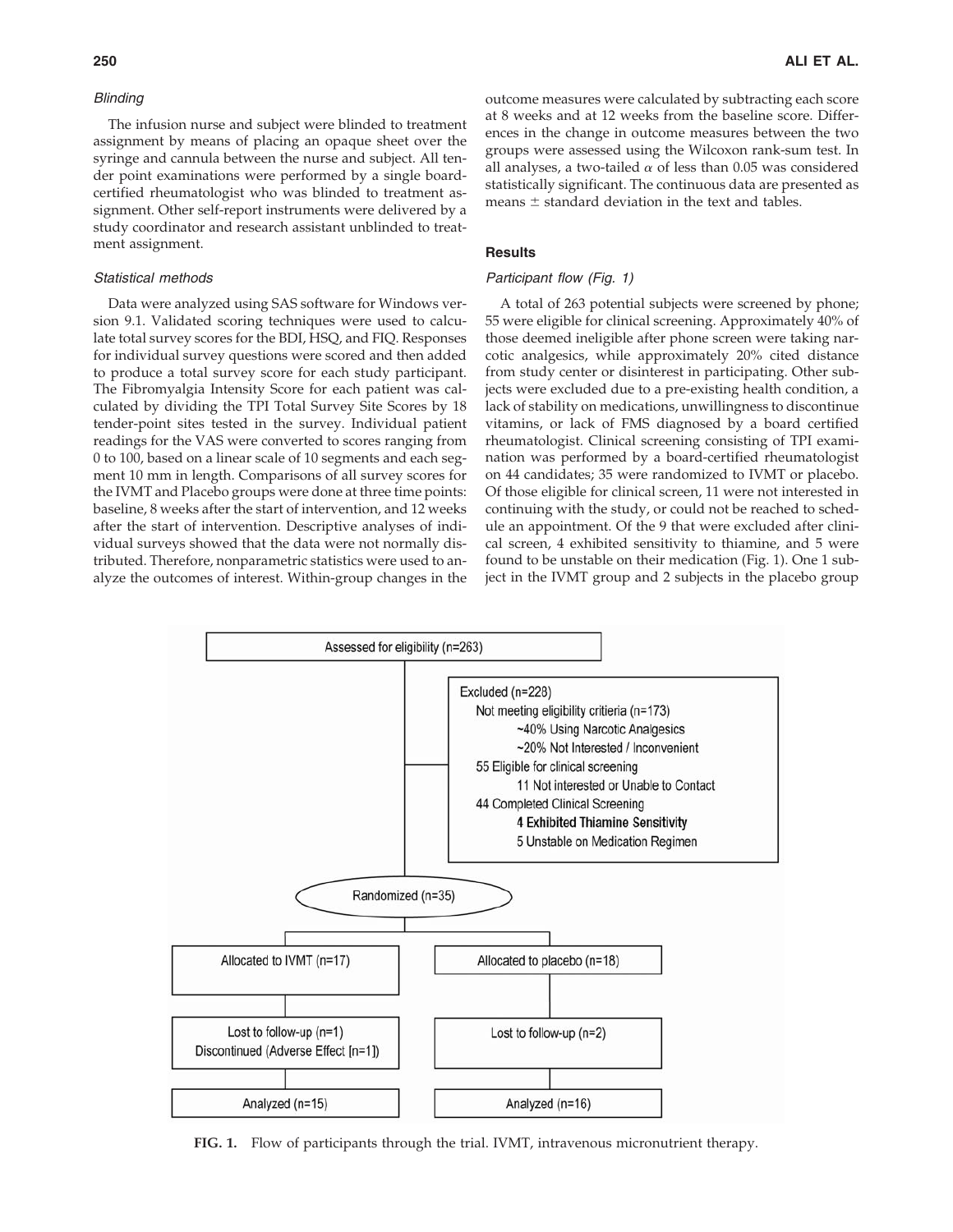#### **IVMT (MYERS' COCKTAIL) FOR FIBROMYALGIA 251**

dropped out prior to the 12-week assessment; all were unwilling to travel to the study site. Ultimately, 31 subjects completed the 8-week intervention and follow-up assessment.

#### *Recruitment*

Subjects were recruited by internet announcements, press releases, newspaper advertisements, presentations to FMS support groups, and mailings to rheumatologists and naturopathic physicians between September 2003 and October 2005 in south central Connecticut. Screening and data collection took place at Yale-Griffin Prevention Research Center in Derby, CT.

#### *Baseline data*

The two groups were comparable in terms of demographic and baseline characteristics (Table 2). All but 1 subject were female; 1 male was in the IVMT group. Mean ages were  $51.7 \pm 12.1$  years and  $50.7 \pm 8.2$  years, for the IVMT and placebo groups, respectively.

#### *Numbers analyzed*

Thirty-four (34) subjects enrolled and completed at least one of the two follow-up assessments: 16 in the IVMT group and 18 in the placebo group. Analyses were based on the intention-to-treat principle, by substituting missing values with the reported values from the 8-week evaluation for the subjects who dropped out prior to completing the study.

#### *Outcomes*

Between-group comparisons of individual variables did not reach statistical significance (all  $p$ -values  $> 0.05$ ) (Tables 3 and 4); no significant differences were seen in participants assigned to IVMT or lactated Ringer's solution. Following the treatment period (8 weeks), mean Total Survey Sites Score (intervention  $-18.7 \pm 26.5$ ; placebo  $-16.6 \pm 31.2$ ; *p* = 0.60) and mean Fibromyalgia Intensity Score (intervention

Tables 3 and 4 summarize the results for 8-week and 12 week evaluations, respectively.

#### *Ancillary analyses*

The within-group decreases in TPI scores was significant in the IVMT arm  $(-18.7 \pm 26.5, p = 0.02$  in Total Survey Site Scores and  $-1.1 \pm 1.4$ ,  $p = 0.02$  in the Fibromyalgia Intensity Score) as well as in the placebo arm  $(-16.6 \pm 31.2, p = 0.04)$ in Total Survey Site Scores and  $-0.9 \pm 1.7$ ,  $p = 0.05$  in the Fibromyalgia Intensity Score) (Table 3). At the 12-week assessment, TPI scores remained improved from baseline in both IVMT ( $-17.1 \pm 24.6$ ,  $p = 0.01$  in Total Survey Site Scores and  $-1.0 \pm 1.4$ ,  $p = 0.01$  in the Fibromyalgia Intensity Score) and placebo groups  $(-20.7 \pm 25.4, p = 0.01$  in Total Survey Site Scores and  $-1.1 \pm 1.4$ ,  $p = 0.02$  in the Fibromyalgia Intensity Score) (Table 4; Figs. 2 and 3).

Significant within-group improvement was observed in mean BDI score in the IVMT group at 8 weeks  $(-4.1 \pm 4.3,$  $p < 0.01$ ), but not at 12 weeks of assessment ( $-3.2 \pm 5.8$ ,  $p =$ 0.06). Changes in mean BDI score for the placebo group were not statistically significant at either time point  $(-3.2 \pm 8.9,$  $p = 0.07$  at 8 weeks and  $-1.3 \pm 7.4$ ,  $p = 0.45$ ) (Fig. 4).

Mean within-group HSQ scores significantly increased at 8 weeks in the IVMT group  $(4.0 \pm 5.1, p = 0.01)$ , but not in the placebo group  $(1.9 \pm 7.2, p = 0.23)$  (Table 3, Fig. 5). The IVMT group maintained statistically significant improvement in self-reported health status at 12 weeks of assessment  $(4.1 \pm 7.2, p = 0.04)$ , with no improvement in the placebo group  $(0.3 \pm 5.9, p = 0.76)$  (Table 4, Fig. 5).

Mean VAS scores significantly decreased within-group in both arms at the 8-week assessment (IVMT:  $-21.6 \pm 25.9$ ,  $p = 0.01$ ; placebo:  $-15.7 \pm 24.8$ ,  $p = 0.02$ ), indicating improvement in self-reported levels of pain (Table 3, Fig. 6). At 12 weeks, the IVMT arm reported overall sustained improvement in pain  $(-8.9 \pm 16.6, p = 0.03)$ , whereas the placebo group did not  $(-7.1 \pm 20.3, p = 0.27)$  (Table 4, Fig. 6).

| Variable                             | <i>IVMT</i> $(n = 16)$ | Placebo $(n = 18)$ | p-value    |
|--------------------------------------|------------------------|--------------------|------------|
| Gender $n$ (%)                       |                        |                    |            |
| Male                                 | 1(6.3)                 | 0(0.0)             |            |
| Female                               | 15(93.8)               | 18 (100.0)         |            |
| Race $n$ (%)                         |                        |                    |            |
| White                                | 15(93.8)               | 18 (100.0)         |            |
| African American                     | 1(6.3)                 | 0(0.0)             |            |
| Age (mean $\pm$ SD)                  | 51.7(12.1)             | 50.7(8.2)          | $0.7850*$  |
| BMI (mean $\pm$ SD)                  | 28.7(6.2)              | 30.7(7.5)          | $0.3980*$  |
| BDI score (mean $\pm$ SD)            | 12.9(8.3)              | 13.6(9.2)          | $0.8490**$ |
| TPI (mean $\pm$ SD)                  |                        |                    |            |
| Total Survey Site Scores (SS)        | 108.3(19.1)            | 109.0(22.5)        | $0.9250*$  |
| Fibromyalgia Intensity Score (SS/18) | 6.0(1.0)               | 6.0(1.2)           | $0.9450*$  |
| HSQ 2.0 total score (mean $\pm$ SD)  | 102.1(6.3)             | 101.7(8.6)         | $0.8620**$ |
| VAS (mean $\pm$ SD)                  | 69.1 (14.6)            | 64.5 (14.4)        | $0.3650*$  |
| $FIO$ (mean $\pm$ SD)                | 54.9 (18.5)            | 58.6 (15.3)        | $0.5320*$  |

TABLE 2. DEMOGRAPHIC CHARACTERISTICS AND OUTCOMES OF INTEREST AT BASELINE

BMI, body–mass index; BDI, Beck Depression Inventory; TPI, Tender Point Index; HSQ, Health Status Questionnaire; VAS, visual analog Scale; FIQ, Fibromyalgia Impact Questionnaire; SD, standard deviation.

\**p*-value obtained from two-tailed Student's *t*-test.

\*\**p*-value obtained from Wilcoxon rank-sum test.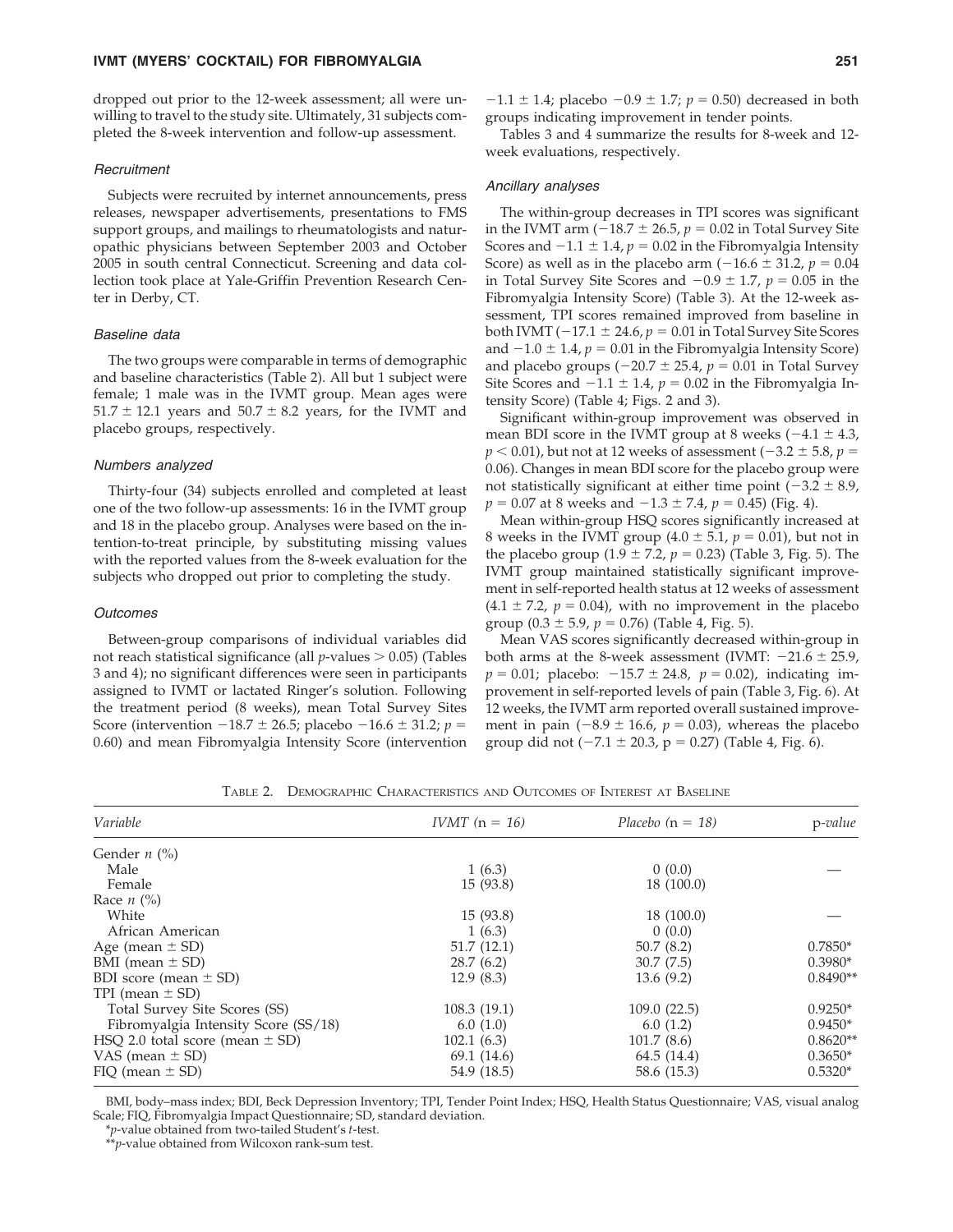| Variable                             | <i>IVMT</i> $(n = 16)$ | Placebo $(n = 18)$ | $p$ -value** |
|--------------------------------------|------------------------|--------------------|--------------|
| <b>TPI</b>                           |                        |                    |              |
| Total Survey Site Scores (SS)        | $-18.7(26.5)$          | $-16.6(31.2)$      | 0.60         |
| Within-group $p$ value*              | 0.02                   | 0.04               |              |
| Fibromyalgia Intensity Score (SS/18) | $-1.1(1.4)$            | $-0.9(1.7)$        | 0.50         |
| Within-group $p$ value*              | 0.02                   | 0.05               |              |
| <b>BDI</b> score                     | $-4.1(4.3)$            | $-3.2$ (8.9)       | 0.35         |
| Within-group $p$ value*              | < 0.01                 | 0.07               |              |
| HSQ 2.0 total score                  | 4.0(5.1)               | 1.9(7.2)           | 0.50         |
| Within-group $p$ value*              | 0.01                   | 0.23               |              |
| <b>VAS</b>                           | $-21.6(25.9)$          | $-15.7(24.8)$      | 0.49         |
| Within-group $p$ value*              | 0.01                   | 0.02               |              |
| <b>FIO</b>                           | $-12.0(15.3)$          | $-11.2(25.4)$      | 0.50         |
| Within-group $p$ value*              | 0.02                   | 0.11               |              |

TABLE 3. CHANGE IN OUTCOME MEASURES AT 8 WEEKS FOLLOWING TREATMENT (INTENT-TO-TREAT)

BDI, Beck Depression Inventory; TPI, Tender Point Index; HSQ, Health Status Questionnaire; VAS, visual analog scale; FIQ, Fibromyalgia Impact Questionnaire.

\**p*-value obtained from Wilcoxon signed-rank test.

\*\**p*-value obtained from Wilcoxon rank-sum test.

Self-reported level of physical function, as measured by mean FIQ score, improved in both arms following the beginning of treatment. At 8-week assessment, a decrease in mean FIQ scores from baseline, indicating fewer reported restrictions on physical function, was significant in the IVMT group  $(-12.0 \pm 15.3, p = 0.02)$ , but not in the placebo group  $(-11.2 \pm 25.4, p = 0.11)$  (Table 3, Fig. 7), though the magnitude of change did not differ between groups. This treatment effect waned by 12 weeks (Table 4, Fig. 7).

## *Adverse events*

One (1) subject reported feelings of dyspepsia, insomnia, depression, and a rise in blood pressure, gradually over the course of 3 weeks. The principal investigator and Data Safety Monitoring Board agreed the symptoms were unusual given the intervention, but treated them as causal. Symptoms ameliorated after voluntary withdrawal from the study. No other adverse effects were reported. All subjects tolerated the infusion well, with no complaints of discomfort or pain.

#### **Discussion**

This pilot study, the first controlled trial of IVMT for fibromyalgia, demonstrated feasibility and safety of testing an intravenous vitamin solution in a randomized, controlled trial. All outcome measures improved at the end of the 8 week treatment period, both in intervention and placebo groups. At 12 weeks, 4 weeks after treatment had ceased, some but not all of the apparent treatment benefits had abated.

A strong placebo effect was noted, with minimal betweengroup differences on all outcome measures. The impact of an invasive placebo such as weekly infusions in a health care setting are generally greater than oral placebos.<sup>39,40</sup> However, the consistency and magnitude of treatment effects was greater in the IVMT group. There was a statistically signifi-

|  | TABLE 4. CHANGE IN OUTCOME MEASURES AT 12 WEEKS FOLLOWING TREATMENT (INTENT-TO-TREAT) |  |  |  |  |  |  |
|--|---------------------------------------------------------------------------------------|--|--|--|--|--|--|
|--|---------------------------------------------------------------------------------------|--|--|--|--|--|--|

| Variable                             | <i>IVMT</i> $(n = 16)$ | Placebo $(n = 18)$ | $p$ -value** |
|--------------------------------------|------------------------|--------------------|--------------|
| <b>TPI</b>                           |                        |                    |              |
| Total Survey Site Scores (SS)        | $-17.1(24.6)$          | $-20.7(25.4)$      | 0.39         |
| Within-group $p$ value*              | 0.01                   | 0.01               |              |
| Fibromyalgia Intensity Score (SS/18) | $-1.0(1.4)$            | $-1.1(1.4)$        | 0.50         |
| Within-group $p$ value*              | 0.01                   | 0.02               |              |
| <b>BDI</b> score                     | $-3.2(5.8)$            | $-1.3(7.4)$        | 1.00         |
| Within-group $p$ value*              | 0.06                   | 0.45               |              |
| HSQ 2.0 total score                  | 4.1(7.2)               | 0.3(5.9)           | 0.07         |
| Within-group $p$ value*              | 0.04                   | 0.76               |              |
| <b>VAS</b>                           | $-8.9(16.6)$           | $-7.1(20.3)$       | 0.50         |
| Within-group $p$ value*              | 0.03                   | 0.27               |              |
| <b>FIQ</b>                           | $-3.6$ (20.7)          | $-7.1(27.5)$       | 0.24         |
| Within-group $p$ value*              | 0.33                   | 0.42               |              |

IVMT, intravenous micronutrient therapy; TPI, Tender Point Index; BDI, Beck Depression Inventory; HSQ, Health Status Questionnaire; VAS, visual analog scale; FIQ, Fibromyalgia Impact Questionnaire.

\**p*-value obtained from Wilcoxon signed-rank test.

\*\**p*-value obtained from Wilcoxon rank-sum test.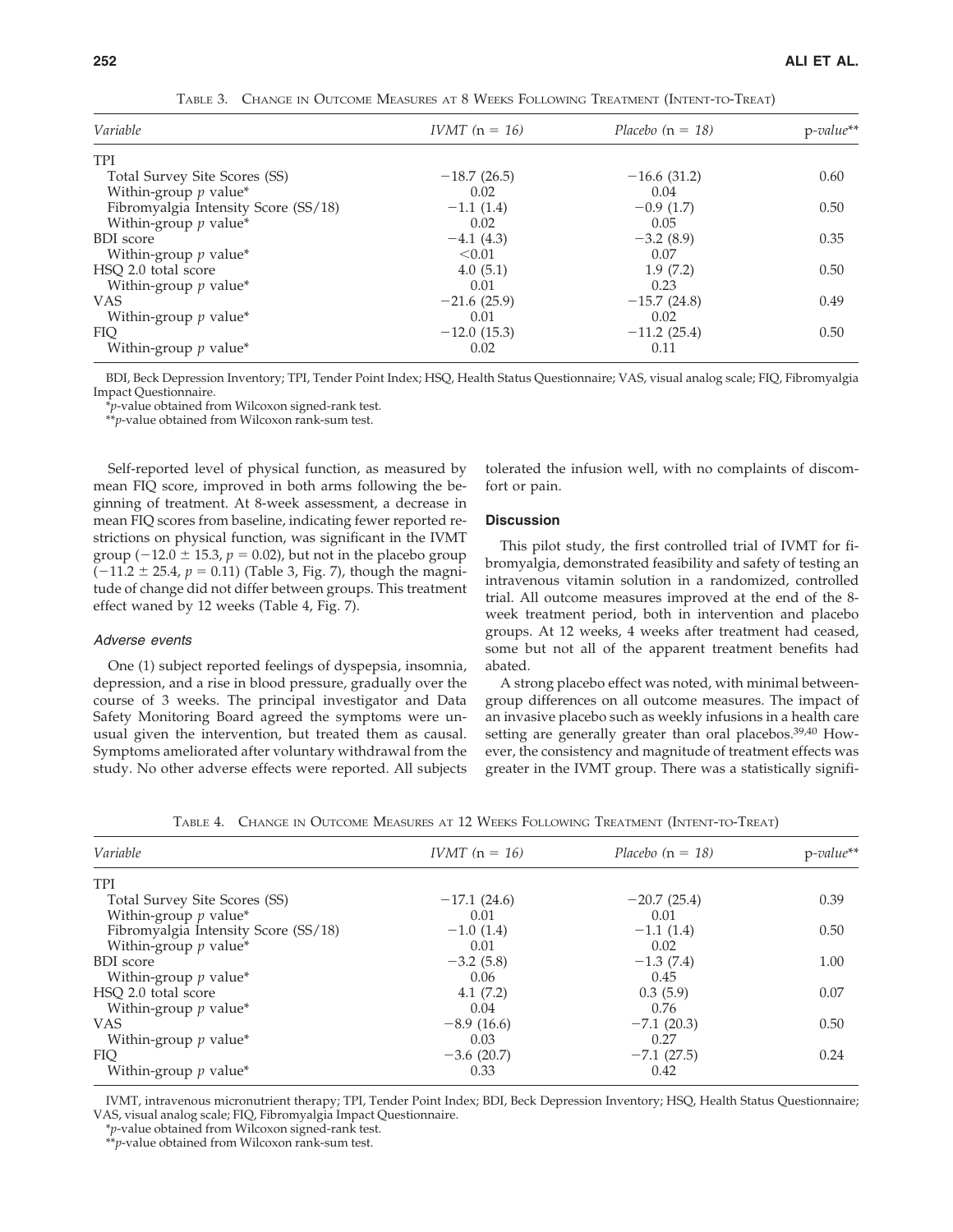

**FIG. 2.** Change from baseline in mean Tender Point Index (TPI) total survey sites (TSS) scores. IVMT, intravenous micronutrient therapy.

cant improvement in all outcome measures in the IVMT group at 8 weeks, and persistent significant improvement from baseline in most measures at 12 weeks. In comparison, only the TPI showed significant improvement at 12 weeks in the placebo group. Immediately following the treatment period, the IVMT group had significantly improved pain, depression, and quality of life. IVMT effects persisted at 1 month postintervention for pain and quality of life, but was marginal for depression.

The suggested therapeutic effects seen in this trial are commensurate with other modalities considered promising. The magnitude of change seen with IVMT with the FIQ, the standard measure of global function in patients with FMS,<sup>41</sup> exceeds or is similar to the benefits seen in recently completed RCTs in both conventional and CAM domains, though the effect sizes (Cohen's  $d$ )<sup>42</sup> vary. Pre–post changes in the FIQ in a recent trial of patient education and exercise resulted in a 3.38-point change  $(d = 0.4)$  in the intervention group.<sup>43</sup>

Other interventions such as written emotional disclosure resulted in a 5.6-point  $(d = 0.5)$  change after 3 months;<sup>41</sup> acupuncture resulted in a 7.6-point  $(d = 0.7)$  change after 1 month.<sup>44</sup> The magnitude of change was strongest in trials of guided imagery and pramipexole with 13.2-point  $(d = 5.7)$ change after 6 weeks<sup> $\bar{4}2$ </sup> and 13.3-point ( $d = 5.7$ ) changes after  $14$  weeks,  $45$  respectively. A recent trial of pregabalin, the first FDA-approved drug for the treatment of fibromyalgia, found a 13.08-point  $(d = 0.72)$  change after 14 weeks (600mg dose). Subjects receiving IVMT in our study improved by a mean 12.0 points  $(d = 0.8)$  after 8 weeks; subjects receiving intravenous lactated Ringer's solution (placebo) improved by a mean 11.2  $(d = 0.4)$  points after 8 weeks.

This trial was one assessing prevailing practice. IVMT is in widespread use by CAM physicians for a variety of conditions, particularly FMS. There is scant theoretical understanding of the formulation nor any definite mechanistic understanding of any apparent clinical effects. Much of



**FIG. 3.** Change from baseline in mean Tender Point Index (TPI) fibromyalgia intensity (FI) score.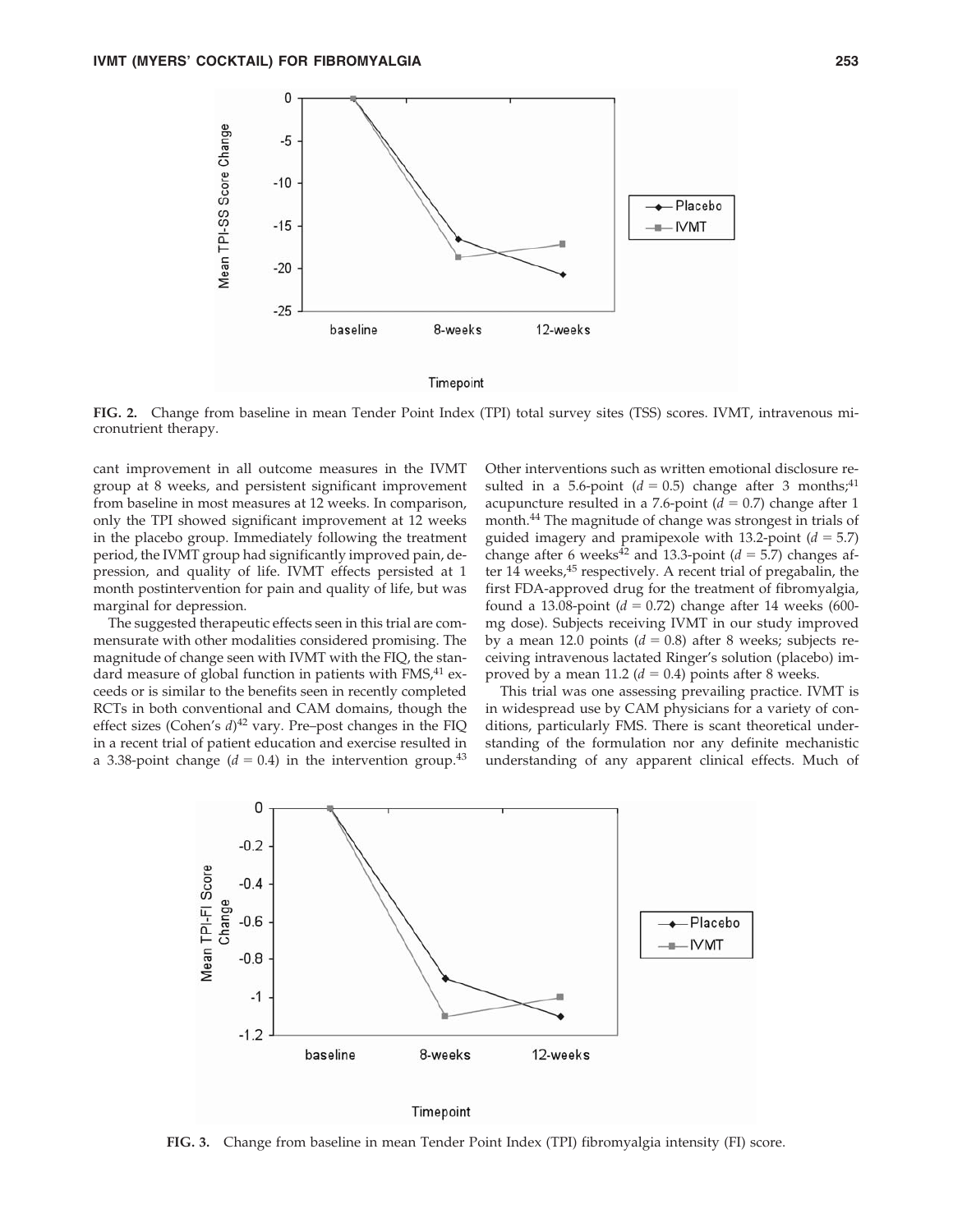

**FIG. 4.** Change from baseline in mean Beck Depression Inventory (BDI) score. IVMT, intravenous micronutrient therapy.

the benefit of Myers' Cocktail in the treatment of FMS may be derived from the magnesium content.<sup>29</sup> Magnesium administered intravenously has been shown to ameliorate pain in a number of conditions.46 Patients with fibromyalgia may be deficient in serum magnesium,<sup>47</sup> and low serum magnesium is associated with increased fatigue in FMS.<sup>48</sup> Most other constituents of the IVMT solution have not been investigated extensively, although vitamin  $B_{12}$  injected intramuscularly has been used experimentally to treat chronic fatigue syndrome, $49$  which is closely associated with FMS.<sup>50</sup>

Among the limitations of this pilot study is a small sample size, initially based on an effect size and variance in a randomized trial assessing the efficacy of ibuprofen for FMS pain.<sup>51</sup> Study power may have been insufficient to identify significant between-group differences in light of the strong placebo effect observed. Alternatively, if modest volume expansion is a therapeutic mechanism of IVMT, the placebo in this study may have been a poor choice, overlapping with the active treatment. A comparison to IV insertion without volume expansion and/or oral placebo may be warranted in follow-up study.

The external validity of the study is limited as well, due to the homogeneous nature of the population studied. Subjects were primarily middle-aged white women, similar in demographics to participants in other FMS clinical trials. This is in part attributable to an increased prevalence of FMS in women compared to men.<sup>2</sup> In addition, men with fibromyalgia may have less severe symptoms than women and are less likely to seek medical care for the condition.<sup>52</sup>



**FIG. 5.** Change from baseline in mean Health Status Questionnaire (HSQ) score.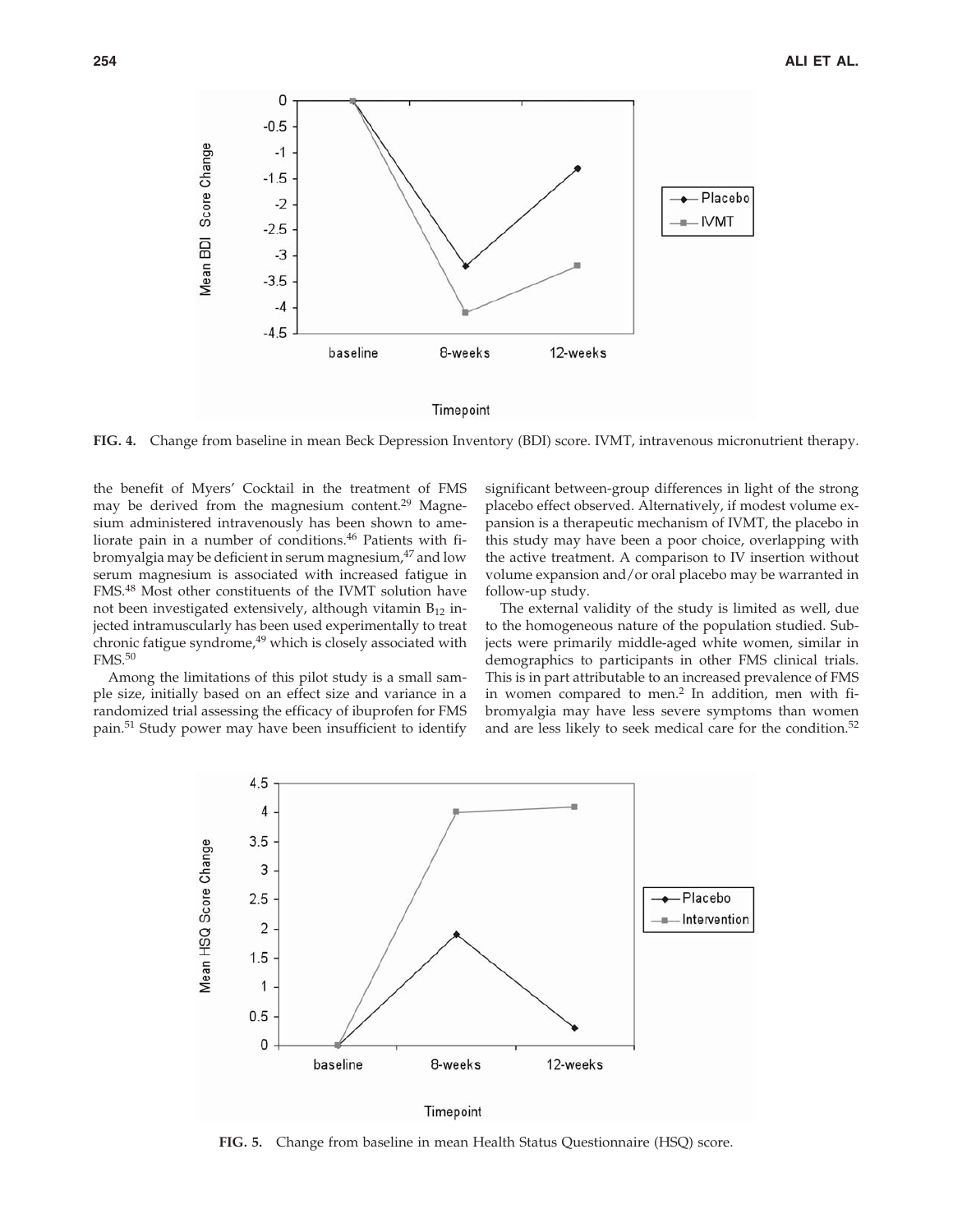

**FIG. 6.** Change from baseline in mean visual analogue scale (VAS) score.

Of 263 people telephone screened for the current study, only 14 were male.

# **Conclusions**

In conclusion, this pilot study established the safety and feasibility of treating FMS with IVMT. No significant differences in outcome measures between IVMT and placebo were demonstrated. Preliminary data regarding the efficacy of IVMT show a strong placebo effect, with both intervention and placebo groups experiencing strong symptomatic relief after 8 weeks of treatment. The efficacy of IVMT relative to placebo remains uncertain.

#### **Acknowledgments**

We thank Alan Gaby, M.D., Stephen J. Moses, M.D., Cristina Romero-Bosch, N.M.D., and Aviva Wertkin, N.M.D. for their contributions.

This publication was made possible by grant numbers R21AT000942 and F32AT00667 from the National Center for Complementary and Alternative Medicine (NCCAM) at the National Institutes of Health. The paper's contents are solely the responsibility of the authors and do not necessarily represent the official views of the NCCAM.

Additional support comes from the Centers for Disease Control and Prevention (SIP-14-00 and U48-CCU115802.



**FIG. 7.** Change from baseline in mean Fibromyalgia Impact Questionnaire (FIQ) score.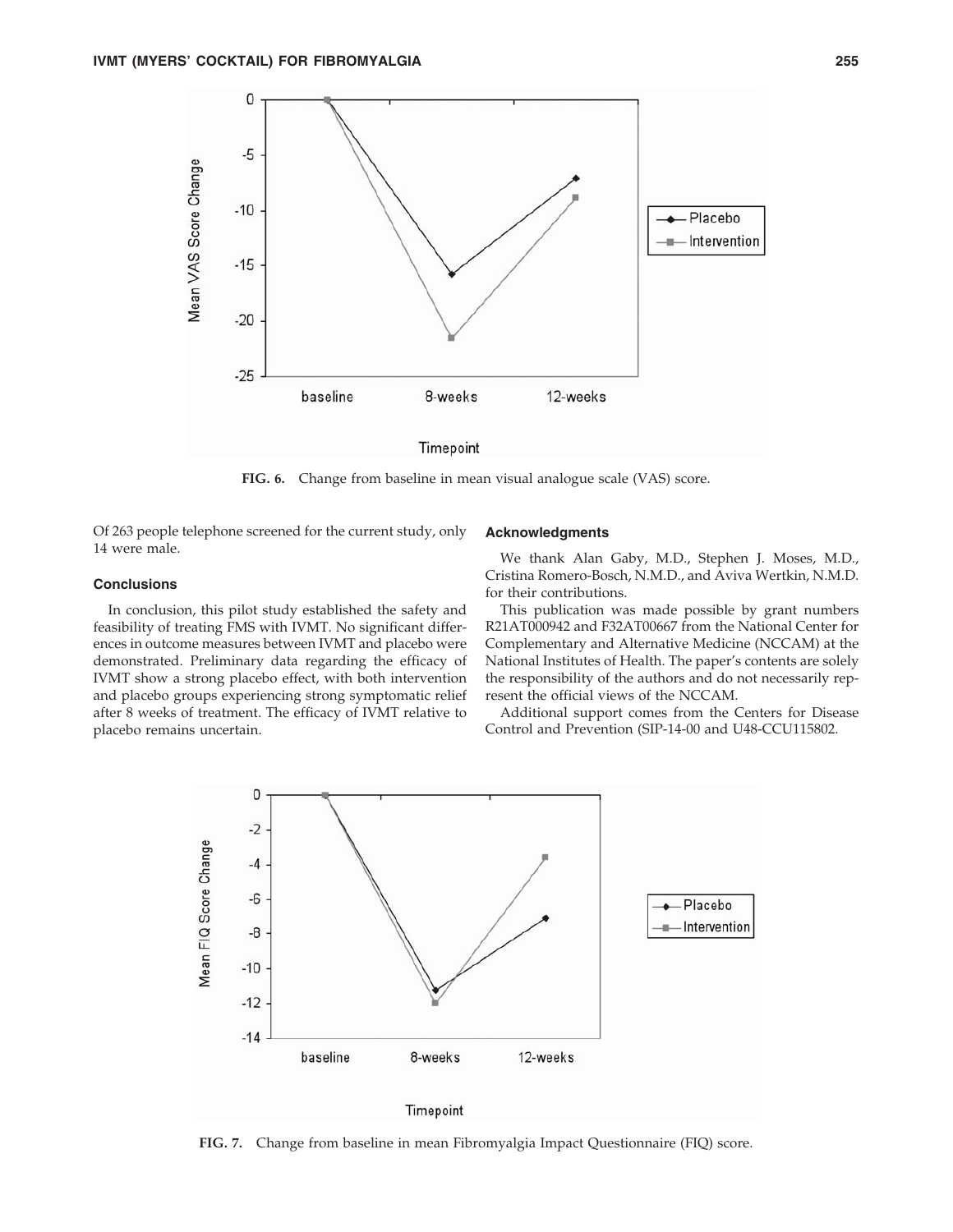# **Authors' Contributions**

A.A. analyzed and interpreted the data, drafted the manuscript, critically revised the manuscript for important intellectual content, and provided administrative, technical, and material support.

V.Y.N. analyzed, interpreted the data and performed statistical analysis and critical review of the manuscript.

V.N. analyzed and interpreted the data, drafted the manuscript, and performed statistical analysis.

A.B.S. was involved in acquiring data and provided administrative, technical, and material support.

A.L.W. was involved in study concept and design, obtained funding, and provided administrative, technical, and material support.

L.S.L. provided administrative, technical, and material support.

A.I.P. was involved in study concept and design and critically reviewed the manuscript.

H.A. was involved in study concept and design and obtained funding.

D.L.K. was involved in study concept and design, analyzed and interpreted the data, edited the manuscript, critically revised the manuscript for important intellectual content, obtained funding, and supervised the study.

# **Disclosure Statement**

The authors declare that they have no competing interests. This trial was conducted under Trial Registration: clinicaltrials.gov Identifier: NCT00067405.

#### **References**

- 1. Wolfe F, et al. The American College of Rheumatology 1990 Criteria for the Classification of Fibromyalgia. Report of the Multicenter Criteria Committee. Arthritis Rheum 1990;33: 160–172.
- 2. Wolfe F, et al. The prevalence and characteristics of fibromyalgia in the general population. Arthritis Rheum 1995;38: 19–28.
- 3. Wolfe F, et al. A prospective, longitudinal, multicenter study of service utilization and costs in fibromyalgia. Arthritis Rheum 1997;40:1560–1570.
- 4. Goldenberg DL, Burckhardt C, Crofford L. Management of fibromyalgia syndrome. JAMA 2004;292:2388–2395.
- 5. Green GA. Understanding NSAIDs: from aspirin to COX-2. Clin Cornerstone 2001;3:50–60.
- 6. Carville SF, et al. EULAR evidence-based recommendations for the management of fibromyalgia syndrome. Ann Rheum Dis 2008;67:536–541.
- 7. Bennett RM, et al. Tramadol and acetaminophen combination tablets in the treatment of fibromyalgia pain: A doubleblind, randomized, placebo-controlled study. Am J Med 2003;114:537–545.
- 8. Bennett RM, et al. Impact of fibromyalgia pain on health-related quality of life before and after treatment with tramadol/acetaminophen. Arthritis Rheum 2005;53:519–527.
- 9. Clark S, Tindall E, Bennett RM. A double blind crossover trial of prednisone versus placebo in the treatment of fibrositis. J Rheumatol 1985;12:980–983.
- 10. Wolfe F, Cathey MA, Hawley DJ. A double-blind placebo controlled trial of fluoxetine in fibromyalgia. Scand J Rheumatol 1994;23:255–259.
- 11. Crofford LJ, et al. Pregabalin for the treatment of fibromyalgia syndrome: Results of a randomized, double-blind, placebo-controlled trial. Arthritis Rheum 2005;52:1264– 1273.
- 12. U.S. Food and Drug Administration. FDA Approves First Drug for Treating Fibromyalgia. 2007. Online document at: www.fda.gov/bbs/topics/NEWS/2007/NEW01656.html Accessed May 2008.
- 13. Arnold LM, et al. A 14-week, randomized, double-blinded, placebo-controlled monotherapy trial of pregabalin in patients with fibromyalgia. J Pain 2008;9:792–805.
- 14. Arnold LM, et al. A randomized, double-blind, placebo-controlled trial of duloxetine in the treatment of women with fibromyalgia with or without major depressive disorder. Pain 2005;119:5–15.
- 15. Arnold LM, et al. A double-blind, multicenter trial comparing duloxetine with placebo in the treatment of fibromyalgia patients with or without major depressive disorder. Arthritis Rheum 2004;50:2974–2984.
- 16. Russell IJ, et al. Efficacy and safety of duloxetine for treatment of fibromyalgia in patients with or without major depressive disorder: Results from a 6-month, randomized, double-blind, placebo-controlled, fixed-dose trial. Pain 2008; 136:432–444.
- 17. Donaldson MS, Speight N, Loomis S. Fibromyalgia syndrome improved using a mostly raw vegetarian diet: An observational study. BMC Complement Altern Med 2001; 1:7.
- 18. Hanninen O, et al. Antioxidants in vegan diet and rheumatic disorders. Toxicology 2000;155:45–53.
- 19. Bramwell B, et al. The use of ascorbigen in the treatment of fibromyalgia patients: A preliminary trial. Altern Med Rev 2000;5:455–462.
- 20. Dykman KD, et al. The effects of nutritional supplements on the symptoms of fibromyalgia and chronic fatigue syndrome. Integr Physiol Behav Sci 1998;33:61–71.
- 21. Pioro-Boisset M, Esdaile JM, Fitzcharles MA. Alternative medicine use in fibromyalgia syndrome. Arthritis Care Res 1996;9:13–17.
- 22. Lind BK, et al. Use of complementary and alternative medicine providers by fibromyalgia patients under insurance coverage. Arthritis Rheum 2007;57:71–76.
- 23. Ernst E. Complementary medicine. Curr Opin Rheumatol 2003;15:151–155.
- 24. Singh BB, et al. Effectiveness of acupuncture in the treatment of fibromyalgia. Altern Ther Health Med 2006;12:34–41.
- 25. Wahner-Roedler DL, et al. Use of complementary and alternative medical therapies by patients referred to a fibromyalgia treatment program at a tertiary care center. Mayo Clin Proc 2005;80:55–60.
- 26. Sarac AJ, Gur A. Complementary and alternative medical therapies in fibromyalgia. Curr Pharm Des 2006; 12:47–57.
- 27. Russell IJ, et al. Treatment of fibromyalgia syndrome with Super Malic: A randomized, double blind, placebo controlled, crossover pilot study. J Rheumatol 1995;22:953– 958.
- 28. Volkmann H, et al. Double-blind, placebo-controlled crossover study of intravenous *S*-adenosyl-L-methionine in patients with fibromyalgia. Scand J Rheumatol 1997;26:206– 211.
- 29. Gaby AR. Intravenous nutrient therapy: The "Myers' cocktail". Altern Med Rev 2002;7:389–403.
- 30. Yale-Griffin Prevention Research Center. Intravenous Micronutrient Therapy (IVMT) for Fibromyalgia Syndrome: A Pilot Study. 2003: NIH, Grant #AT 00942-01A1.